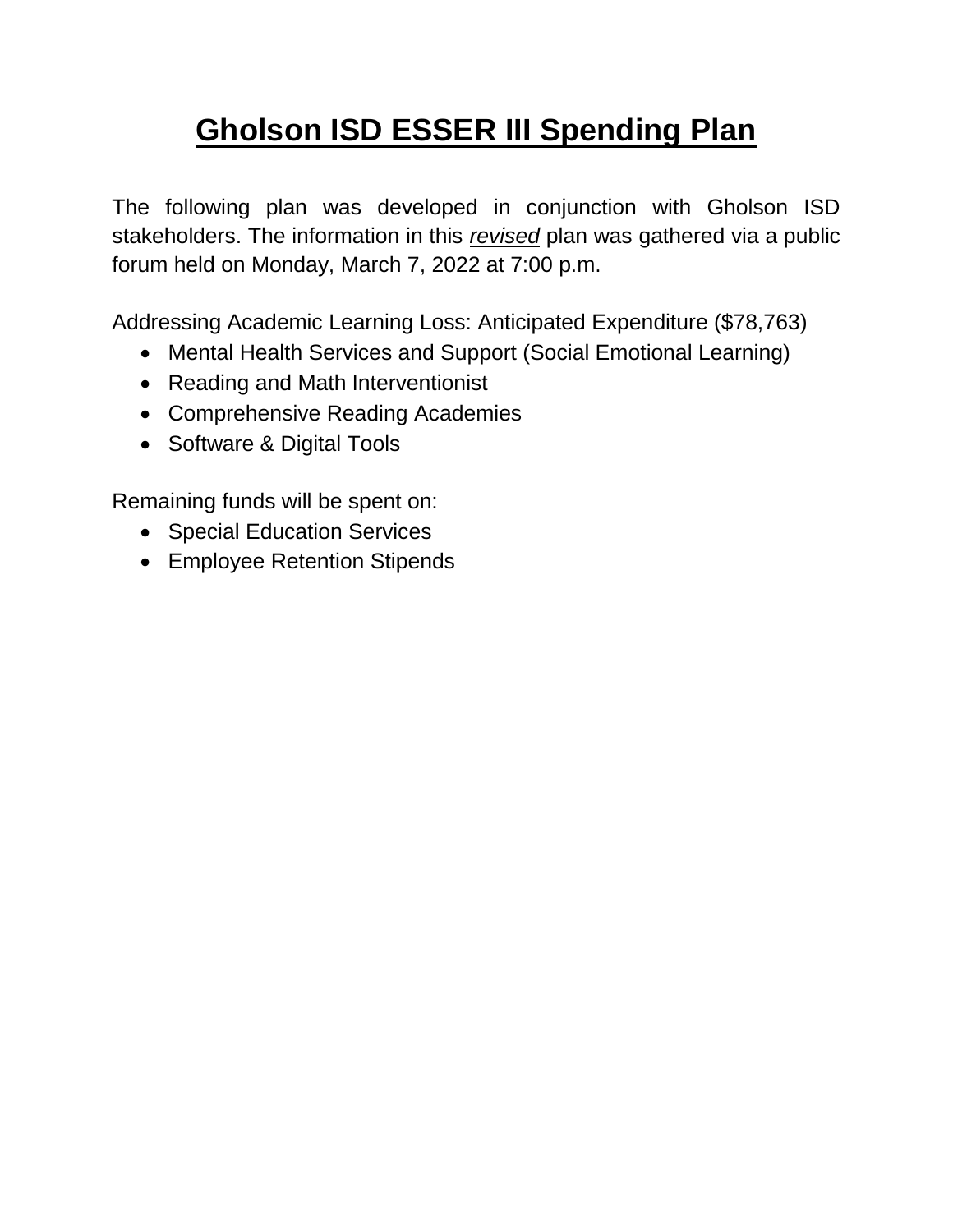## **Gholson ISD Return to In-Person Instruction and Continuity of Services Plan** *Revised March 7, 2022*

**Campus Screening Protocols** - Teachers and staff will self-screen for COVID-19 symptoms before arriving on campus each day. All Gholson ISD Employees are required to report daily selfscreening information through the District's Staff attendance procedures. Parents should continue to screen students for symptoms of illness (including Covid-19 symptoms) prior to sending students to school each day. Students exhibiting Covid-19 symptoms should remain home while parents communicate with campus nursing staff regarding appropriate actions.

**Arrival/Dismissal** - Campus arrival plans will address student traffic flow to allow for the practice of social distancing. Parent transportation is encouraged, with designated unloading zones at the designated drop off area. Students requiring district transportation arrive on district busses and unload in designated areas. Campus plans identify where students are housed prior to the start of the school day. At the end of the school day, students will be released in accordance with campus release procedures. Parent pick up areas are established at the designated pick up area, with bus transportation provided near the gym to reduce congestion as students exit the building.

**Hallways/Common Areas** - Gholson ISD campuses will continue to implement traffic flow patterns throughout district facilities to manage student congestion and allow for greater distance between students during transitions. This includes instruction for students to establish expectations. Campuses continue to use designators to mark appropriate spacing in hallways and in common areas. Water fountains/bottle refilling stations will be managed in accordance with local health guidance and best practices.

**Classroom Procedures** - District classrooms will maximize space to keep students socially distanced to the greatest extent possible, given the physical limitations of each room. Gholson ISD will continue to revise protocols in accordance with information provided by the CDC, McLennan County Public Health District, and the Texas Education Agency. Hand sanitizer will be available in all classrooms.

**Food Service Protocols** - Gholson ISD cafeterias will return to traditional food service models with the majority of students eating in the cafeteria. Lunch times will be adjusted to manage the number of students present during each lunch period. The adjusted times will also allow for additional cleaning/sanitizing between lunches. Hand sanitizer stations will be available for use at the beginning of each serving line. Every effort will be made to eliminate areas and systems that create contamination concerns.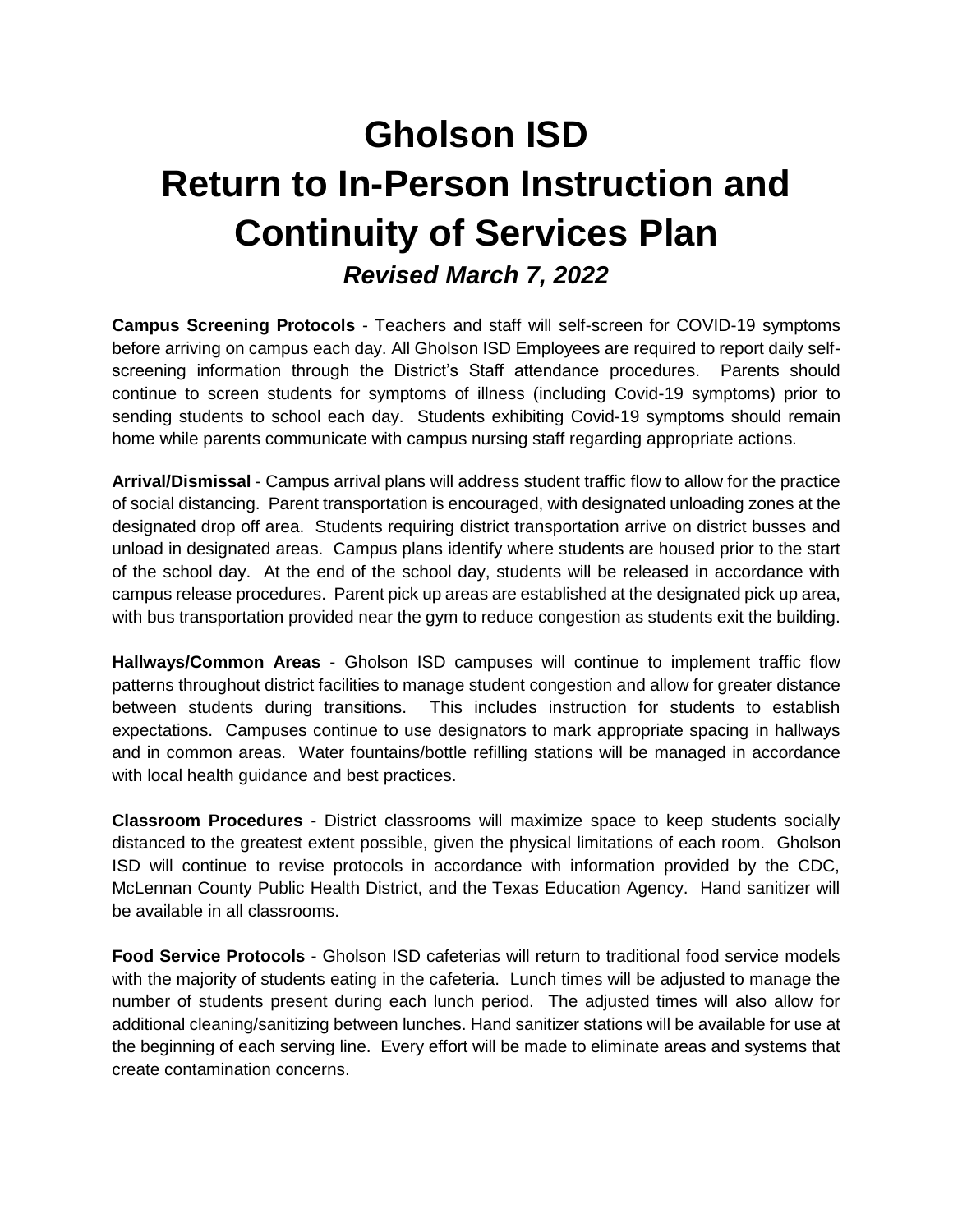**Campus Visitors** - All campus visitors must check in through the main office and are subject to health screenings. Any individual who exhibits symptoms of Covid-19 or has had direct contact with an individual confirmed to have Covid-19 will be denied entry. Campuses will minimize the presence of non-district personnel allowed to enter each facility.

**Instructional Delivery** - Gholson ISD will return to 100% in-person instruction for the 2021-2022 school year. The district will not institute a remote learning academy or provide remote instruction to students as an alternative to traditional, on-campus instruction. The district will continue to implement Google Classroom or Seesaw as a learning management system to facilitate instruction for students who must be quarantined or test positive for Covid-19. Assignments managed via the LMS may be available to students who are absent from school for other illnesses/reasons, but students not present on campus will NOT be counted present for attendance purposes.

**Instructional Continuity** - Implementation of technology devices (one-to-one) and the Learning Management System will provide the foundation for instructional continuity. This will allow the district to respond to a variety of circumstances and seamlessly provide instruction for students who are required to stay home. Should the need for campus or district closures arise, remote learning can be implemented at any time.

**Transportation Services** - Gholson ISD will follow local health guidelines and TEA recommendations for District transportation. Gholson ISD buses will continue to utilize seating charts to allow for contact tracing and appropriate student spacing. Hand sanitizer will be available on all buses. When possible, Gholson ISD buses will operate with open windows to allow for air circulation. The district encourages parents to drop off students to reduce student numbers relying on bus transportation. Buses will be thoroughly cleaned after each bus trip, focusing on high-touch surfaces such as bus seats, steering wheels, knobs, and door handles.

**Extracurricular Participation** - Gholson ISD extracurricular activities will operate in compliance with UIL and TEA guidance. The district will continue to communicate with the McLennan County Public Health District regarding any specific or unusual circumstances.

**Masks/Face Coverings** - In accordance with the latest guidance from the Texas Education Agency consistent with the Governor's executive order (GA-36), Gholson ISD is prohibited from requiring students or staff to wear a mask. Gholson ISD will allow individuals to wear a mask if they choose to do so.

**Mitigation Practices** – Gholson ISD will continue to monitor guidance from the CDC regarding the safe operations of schools and implement policies and practices to protect the health and safety of our students and employees. The district will follow the guidelines established by the Waco McLennan County Public Health District and the Texas Education Agency.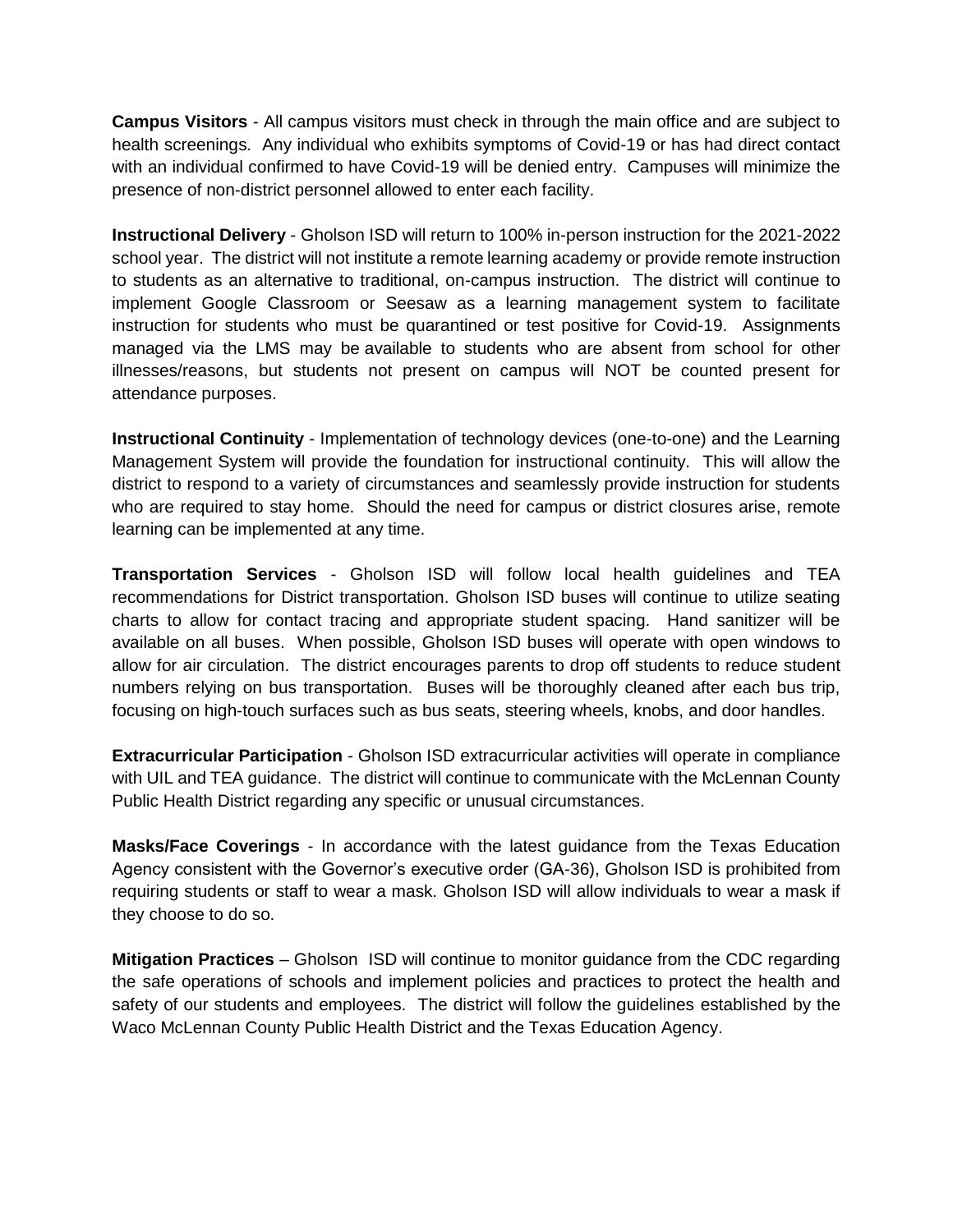**Social Distancing** – Gholson ISD will build systems and operations to maximize the ability of individuals within the schools to practice social distancing to the greatest extent possible.

**Handwashing/Respiratory Etiquette** – Gholson ISD campuses will provide guidance and instruction for students to practice effective handwashing and respiratory etiquette.

**Enhanced Cleaning Protocols** - The district will continue to follow enhanced cleaning protocols to sanitize surfaces within district facilities. Custodial and maintenance employees have been trained to clean and disinfect buildings on a daily basis. This includes the use of chemicals designed to kill viruses and other pathogens on surfaces.

**Ventilation** - The district will continue to make efforts to improve ventilation and air circulation throughout facilities. All classrooms contain fans for additional circulation.

**Covid Response** - If an individual who has been in a school is test-confirmed to have Covid-19, the school will notify the McLennan County Public Health District, in accordance with applicable federal, state, and local laws and regulations, including confidentiality requirements of the Americans with Disabilities Act and Family Educational Rights and Privacy Act. Upon receipt of information that any teacher, staff member, student, or visitor at a school is test-confirmed to have Covid-19, Gholson ISD will submit a report to the Texas Department of State Health Services.

**Contact Tracing** – Gholson ISD will communicate with the McLennan County Public Health District and follow their guidance regarding procedures for conducting contact tracing to identify individuals who meet the criteria for close contact. The district will follow local guidance and TEA protocols regarding close contacts.

**Isolation** - Any individual who presents with Covid-19 symptoms in the school will be isolated immediately and evaluated by district nursing personnel. The district will follow local guidance and TEA protocols regarding symptomatic individuals.

**Quarantine** - Gholson ISD will follow the guidance of the Waco McLennan County Public Health District regarding quarantine orders.

**Return-to-Campus Protocol** - District nursing personnel will evaluate circumstances and establish the timeline for which an individual may return to campus. This decision will be based on guidelines established by the local health authority and TEA.

**Vaccinations** - Beginning during the 2020-2021 school year, Gholson ISD worked closely with McLennan County Health Department to make Vaccines available to all district employees. By the Spring of 2021, all district employees who chose to receive the vaccine were fully vaccinated. The district continues to work to make vaccines available to individuals within the district.